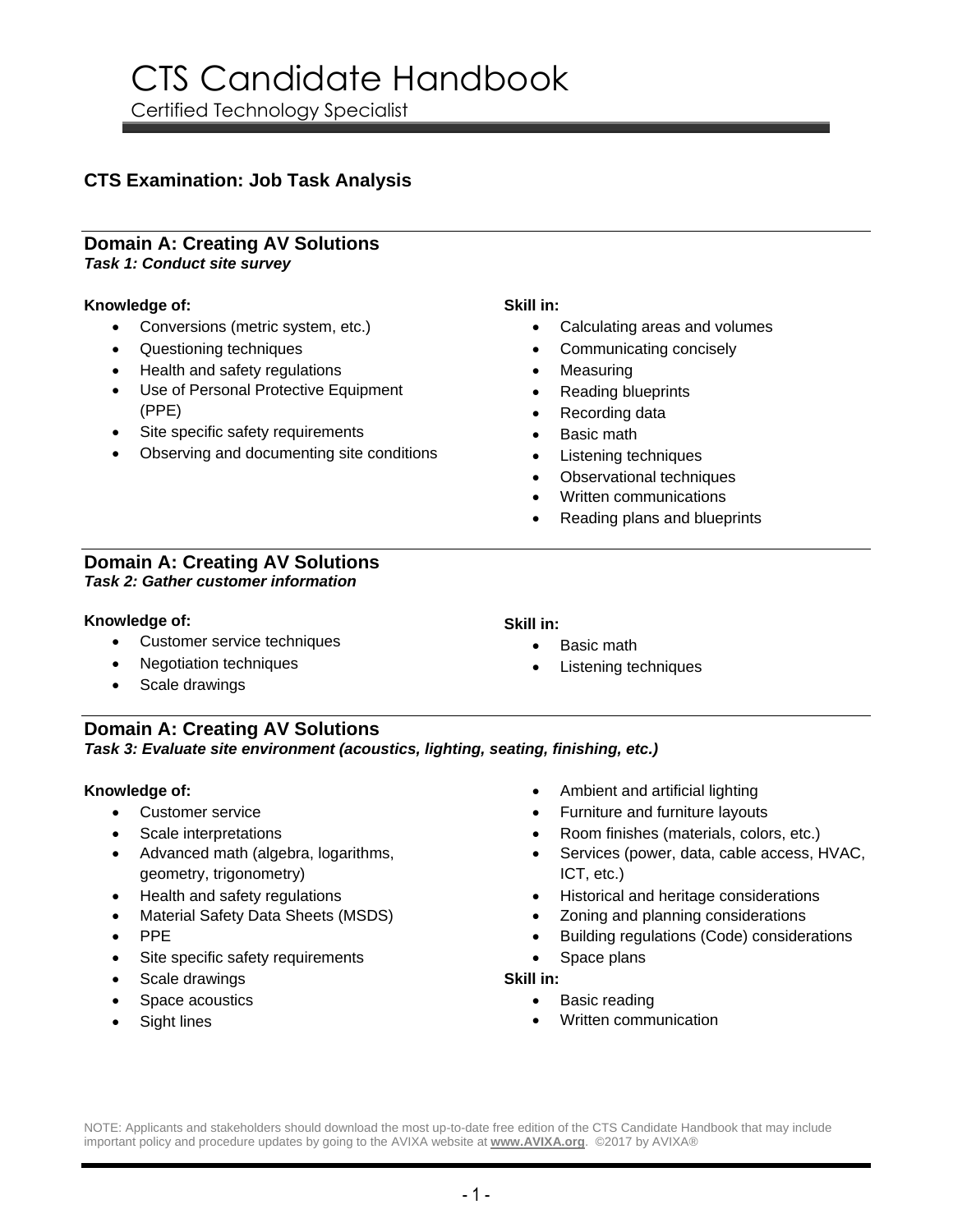Certified Technology Specialist

#### **Domain A: Creating AV Solutions**

*Task 4: Maintain awareness of changes to site environment (acoustics, lighting, seating, finishing, etc.)*

#### **Knowledge of:**

- Customer service
- Scale interpretations and scale drawings
- Space acoustic treatments
- Changes to sight lines
- Ambient and artificial lighting
- Management of lighting
- Furniture room finishes (materials, colors, etc.)
- Services (power, data, cable access, HVAC, ICT, etc.)
- Substructure (walls, ceiling height, etc.)

#### **Domain A: Creating AV Solutions** *Task 5: Develop a functional AV scope*

#### **Knowledge of:**

- Compiling customer and site information
- Presenting findings to customers
- Financial calculations
- Technical writing

#### • Structure (hanging points, wall supports, etc.) • Historical and heritage considerations

- Zoning and planning considerations
- Building regulations (Code) considerations
- Space planning solutions

#### **Skill in:**

- Basic reading
- Written communication
- Advanced math skills algebra, logarithms, geometry, trigonometry

#### **Skill in:**

- Interpersonal communication
- Conducting presentations
- Written communications
- Drawing and sketching

#### **Domain A: Creating AV Solutions** *Task 6: Design AV solutions*

#### **Knowledge of:**

- AV solution components
- Developing block diagrams
- Creating specifications and drawings
- Creating a bill of materials (BOM)
- Calculating heat generation
- Calculating light levels
- Calculating power consumptions
- Calculating room layouts
- Calculating sound levels
- Conducting equipment needs calculations (projector lumens, amplifier wattage, speaker taps, screen gain/size, etc.)
- **Basic drafting**
- **Technical writing**

#### **Skill in:**

- Basic and advanced math
- Customer relationships
- Presentations
- Written communications
- Measuring distances and scaling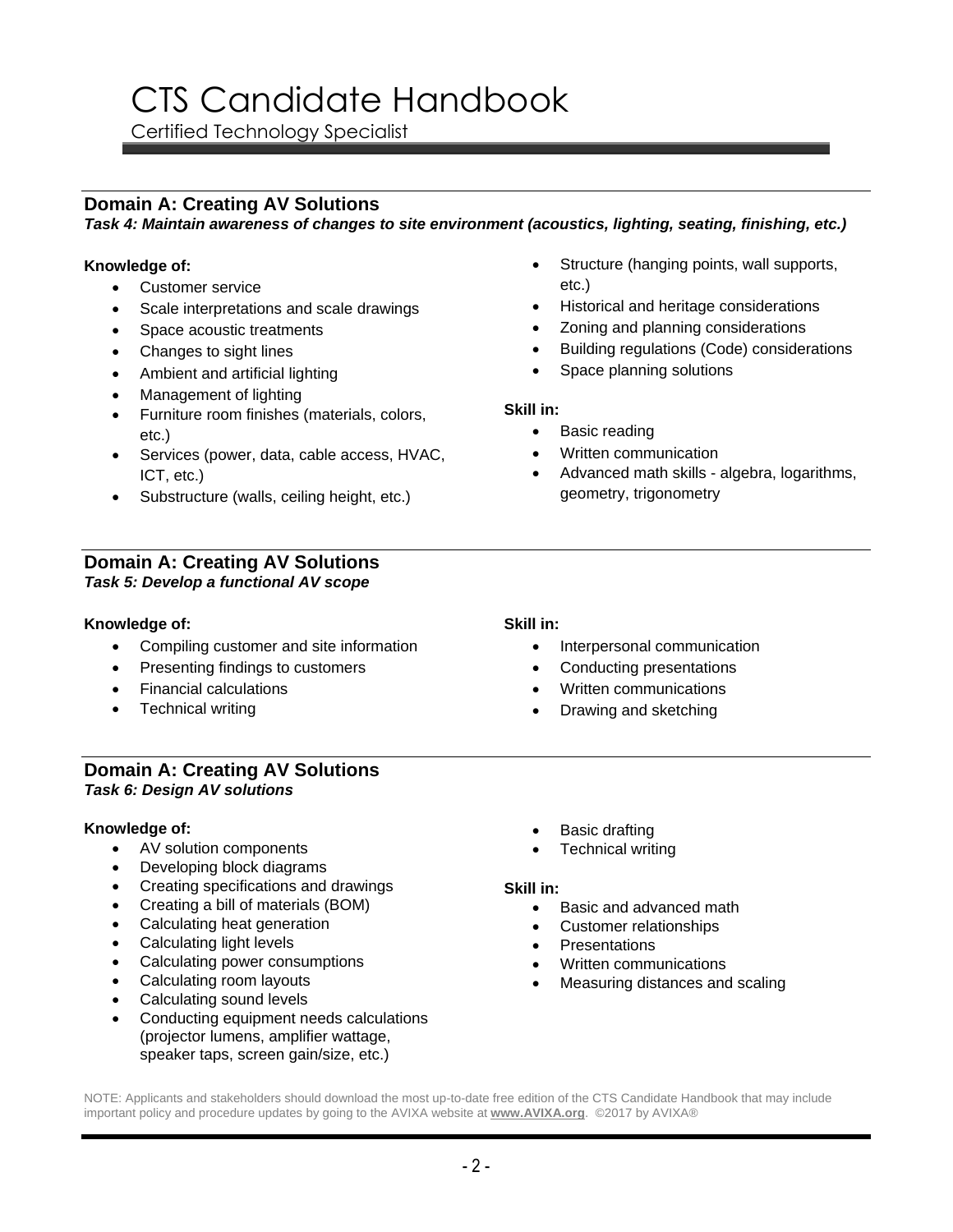Certified Technology Specialist

#### **Domain A: Creating AV Solutions** *Task 7: Sell AV solutions*

#### **Knowledge of:**

- Developing and presenting a proposal
- Obtaining customer feedback
- Negotiating an AV Contract
- Creating maintenance contracts
- Customer service
- Training techniques

#### **Skill in:**

- Interpersonal communications
	- **Listening**
	- **Negotiation**
	- **Presentation**
	- Sales
	- Verbal communication
	- Written communication

#### **Domain A: Creating AV Solutions** *Task 8: Conduct vendor selection process*

#### **Knowledge of**:

- Reviewing proposals submitted by others
- Seeking clarification for vendors and providing feedback to vendors
- Calculating heat generation
- Calculating light levels
- Calculating power consumptions
- Calculate room layouts
- Calculating sound levels
- Conducting equipment needs calculations (projector lumens, amplifier wattage, speaker taps, screen gain/size, etc.)

#### **Domain A: Creating AV Solutions** *Task 9: Provide AV solutions*

#### **Knowledge of:**

- Developing content
- Installing and setting up equipment
- Manufacturing equipment
- Developing designs and specifications
- Programming AV equipment
- Configuring network systems
- Configuring AV equipment
- Designing user interfaces
- Producing user interfaces
- Commissioning systems
- Creating documentation (user manuals, maintenance reports, etc.)
- Training users
- Design calculations
- Financial calculations

#### **Skill in:**

- Basic and Advanced math
- Basic reading
- Interpersonal communication
- Interviewing techniques
- Presentation
- Written communication
- Producing AV events
- **Measuring**
- Cable management
- Soldering
- Pulling cables and wires
- Basic carpentry
- Affixing anchors
- Cutting and drilling structures
- Sawing wood
- **Terminating**
- Threading
- Grounding (Earthing)
- **Labeling**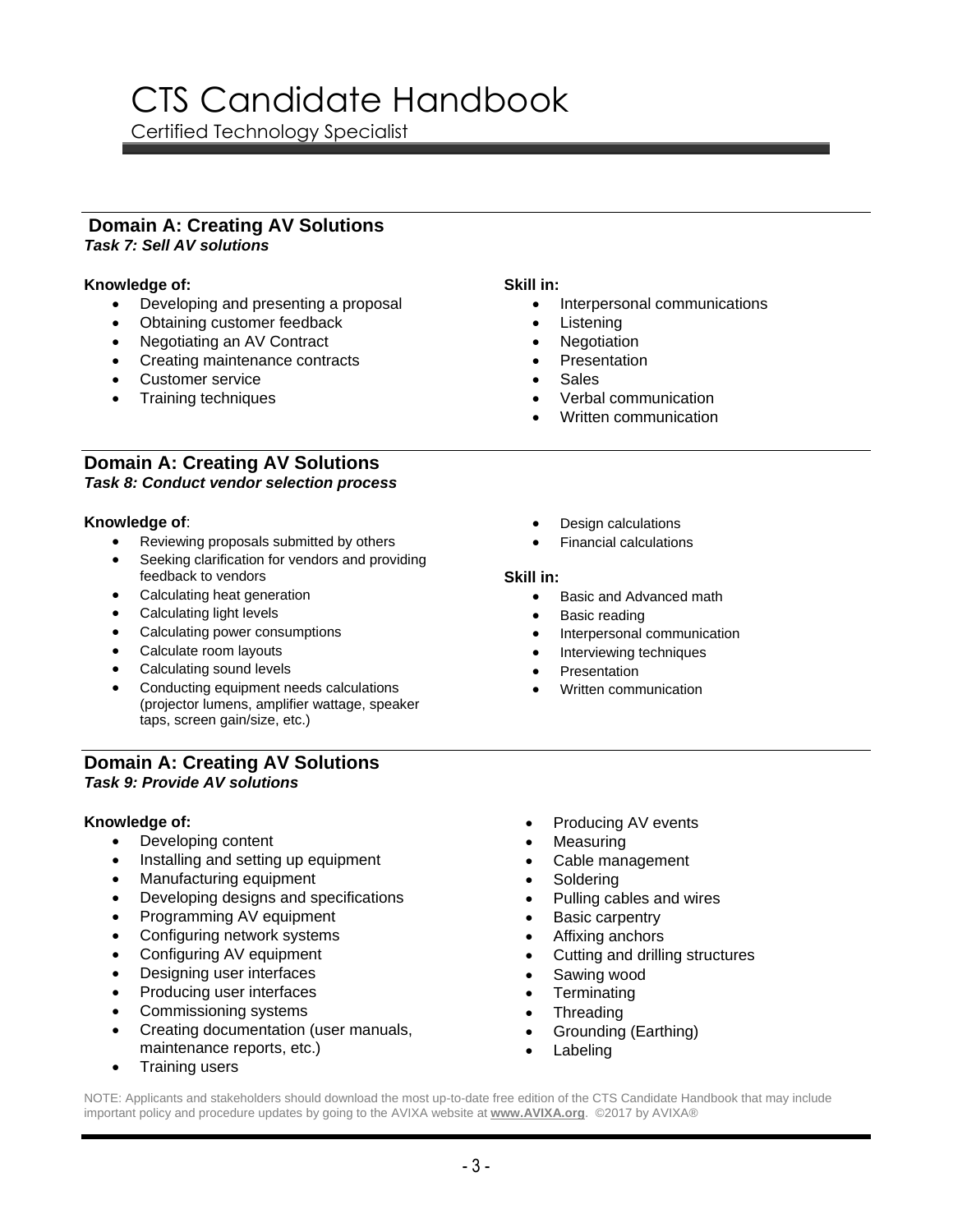Certified Technology Specialist

- Rack dressing
- **Networking**
- Testing methods
- Electrical safety
- Fall prevention and protection
- Health and safety regulations
- Ladder, scaffolding, and powered lift safety
- Materials handling
- PPE

#### **Domain B: Operating AV Solutions** *Task 1: Operate AV solutions*

#### **Knowledge of:**

- Proper equipment operation
- Daily preventative maintenance techniques
- Conducting solution shut-down activities
- Completing documentation (daily logs, etc.)
- Customer service
- Materials handling safety
- Health and safety regulations
- Lifting safety
- Material safety data sheets (MSDS)

### **Domain B: Operating AV Solutions**

#### *Task 2: Conduct maintenance activities*

#### **Knowledge of:**

- Maintaining AV solutions
- Preventative and first-line maintenance of equipment (lamp life, filters, consumables, etc.)
- Conducting solution check-outs
- Testing and certifying leads and equipment
- Documenting maintenance results
- Cable management
- Calibrating systems and equipment
- Customer service
- **Grounding**
- **Labeling**
- Rack dressing
- Testing methods
- Electrical safety
- **Networking**
- Site specific safety requirements
- Installation techniques

#### **Skill in:**

- Basic reading
- Listening
- Written communication
- **Scheduling**
- Site specific safety requirements
- Safety associated with working at heights

#### **Skill in:**

- Interpersonal communication
- Listening
- Presenting
- Verbal communication
- Written communication
- Health and safety regulations
- High voltage safety
- Ladder safety
- PPE

#### **Skill in:**

- Basic reading
- Interpersonal communication
- Listening
- Verbal communications
- Written communications
- Affixing anchors
- Pulling wires and cables
- **Soldering**
- **Terminating**
- **Threading**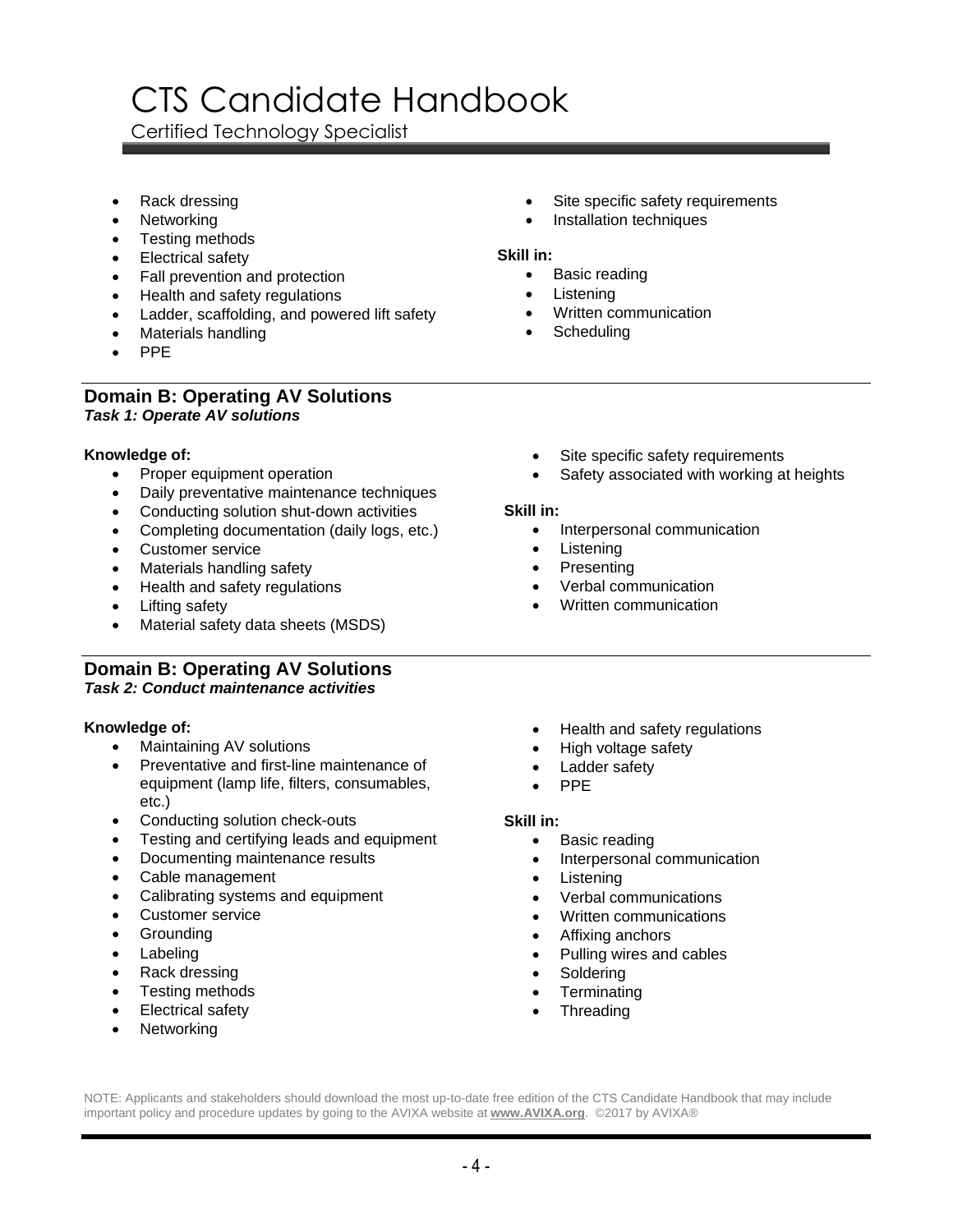Certified Technology Specialist

### **Domain B: Operating AV Solutions**

*Task 3: Manage AV solutions/operations*

#### **Knowledge of:**

- Liaising with third-party users and stakeholders
- Ensuring the security of equipment
- Monitoring usage and availability of solutions
- Scheduling usage of solutions
- Managing stock and material levels
- Conducting customer service activities
- Liaising with vendors and suppliers
- Conducting training
- Maintaining professional skills and knowledge
- Conducting administrative work (billing, purchasing, documentations, recording, etc.)
- Conducting strategy planning (long and short term)
- Conducting basic troubleshooting

### **Domain C: Conducting AV Management Activities** *Task 1: Project manage AV projects*

#### **Knowledge of:**

- Producing project documentation (Gantt charts, timelines, progress reports, etc.)
- Managing changes (Request for Information [RFI], change orders/variation orders [CO/VO], etc.)
- Coordinating site activities (between contractors, etc.)
- Reviewing project documentation
- Coordinating resources (vans, labor, tools, etc.)
- Ensuring health and safety per local regulations/codes
- Project meetings
- Managing project activities according to a schedule
- Coordinating maintenance and service
- Calculating profit and loss
- **Estimating**
- Financial calculations
- Utilization calculations
- Fire safety practices
- Life safety issues
- Public safety issues
- PPE

#### **Skill in:**

- Interpersonal communication skills
- Calculating stock levels
- **Presentations**
- Scheduling
- Verbal communications
- Written communications
- Ensuring project budgets are met
- Obtaining customer confirmations (sign-offs, documentation, etc.)
- Conducting job costing activities
- Maintaining vendor/supplier relationships
- Customer service

#### **Skill in:**

- Basic math
- Conflict resolution
- Interpersonal communication
- Listening
- Verbal communication
- Written communication
- **Scheduling**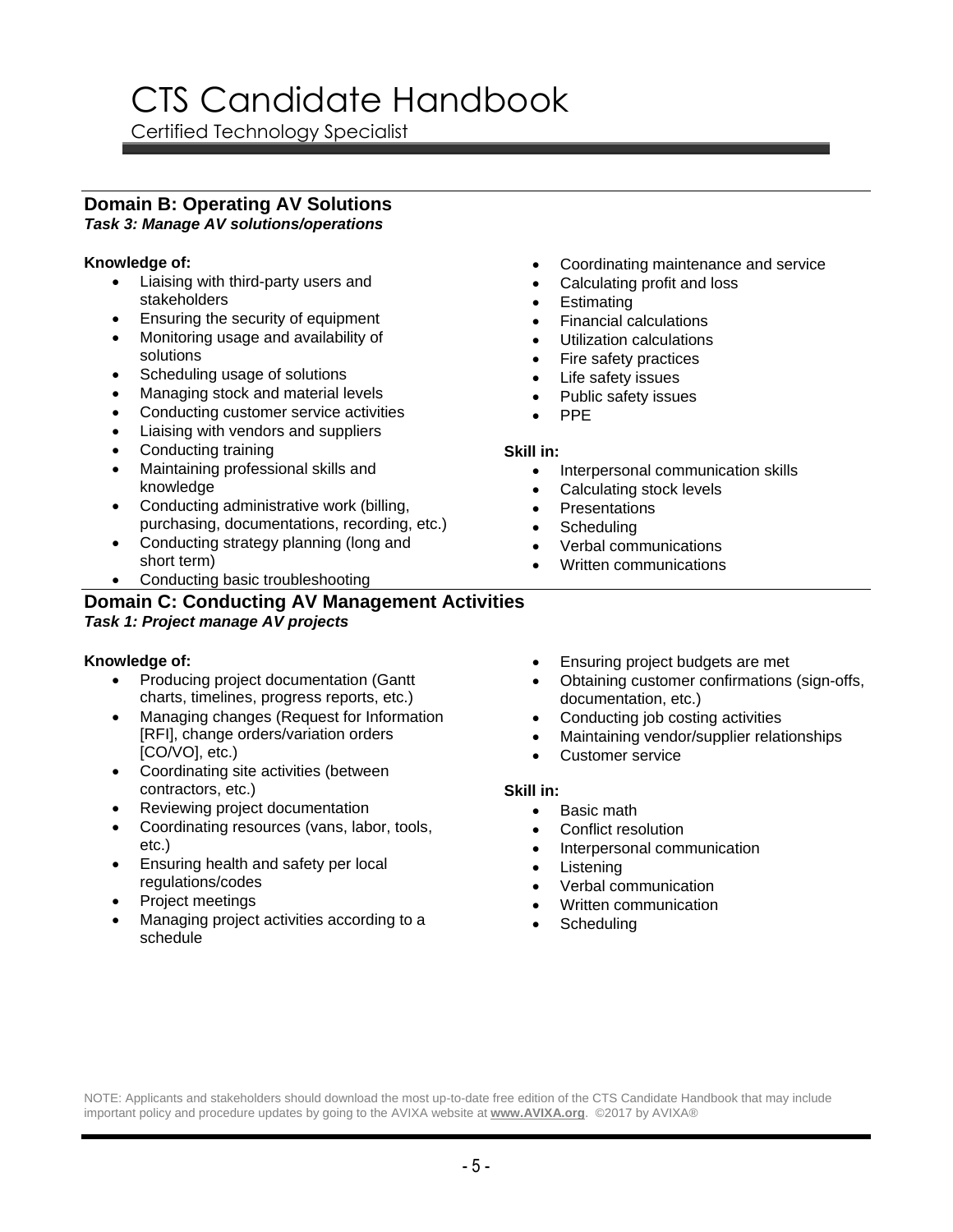Certified Technology Specialist

#### **Domain C: Conducting AV Management Activities** *Task 2: Perform AV finance and job costing activities*

#### **Knowledge of:**

- Identifying and calculating quantities (equipment, materials, services, content, tools, and labor)
- Producing lists (equipment, materials, services, content, tools and labor)
- Estimating AV costs (equipment, materials, services, content, tools and labor)
- Estimating other project costs (fees, permits, bonds, financial costs, insurance, travel, etc.)
- Gathering field reports and time sheets
- Producing estimates
- Reviewing estimates, purchase orders and proposals
- Identifying vendors and suppliers
- Confirming pricing and equipment lead time
- Alternative AV equipment, materials and resources for jobs.
- Analyzing project expenses
- Analyzing utilization rates
- Evaluating job progress

#### **Domain D: Servicing AV Solutions** *Task 1: Troubleshoot AV solutions*

#### **Knowledge of:**

- Warranty and maintenance agreements
- Project documentation (operational manuals, drawings, source code, etc.)
- Inspection techniques (visual, etc.)
- Developing troubleshooting strategies (methods and steps)
- Performing diagnostics
- Recreating and confirming problem symptoms
- Corrective actions (repairs, replacements, removals, etc.)
- Calculating throw distances
- Measuring signal levels
- Customer relationship skills
- Documentation techniques
- Producing progress/stage/interim invoices
- Creating project profit and loss documents
- Purchasing techniques (equipment, materials, services, content, tools and labor)
- Vendor relationship techniques
- Negotiation techniques
- Calculating conduit
- Calculating labor utilization
- Basic accounting
- Calculations of margins, percentages and mark-ups
- Manpower calculations

#### **Skill in:**

- Basic and financial math
- Interpersonal, verbal and written communication
- Conflict resolution
- Presentation skills
- Entering data
- Fabrication
- Negotiation techniques
- Aligning a projector
- Calibrating color balance
- Calibrating test meters
- Basic carpentry
- Terminating
- Installation techniques

#### **Skill in:**

- Basic reading
- Conflict resolution
- Interpersonal, verbal and written communication skills
- **Listening**